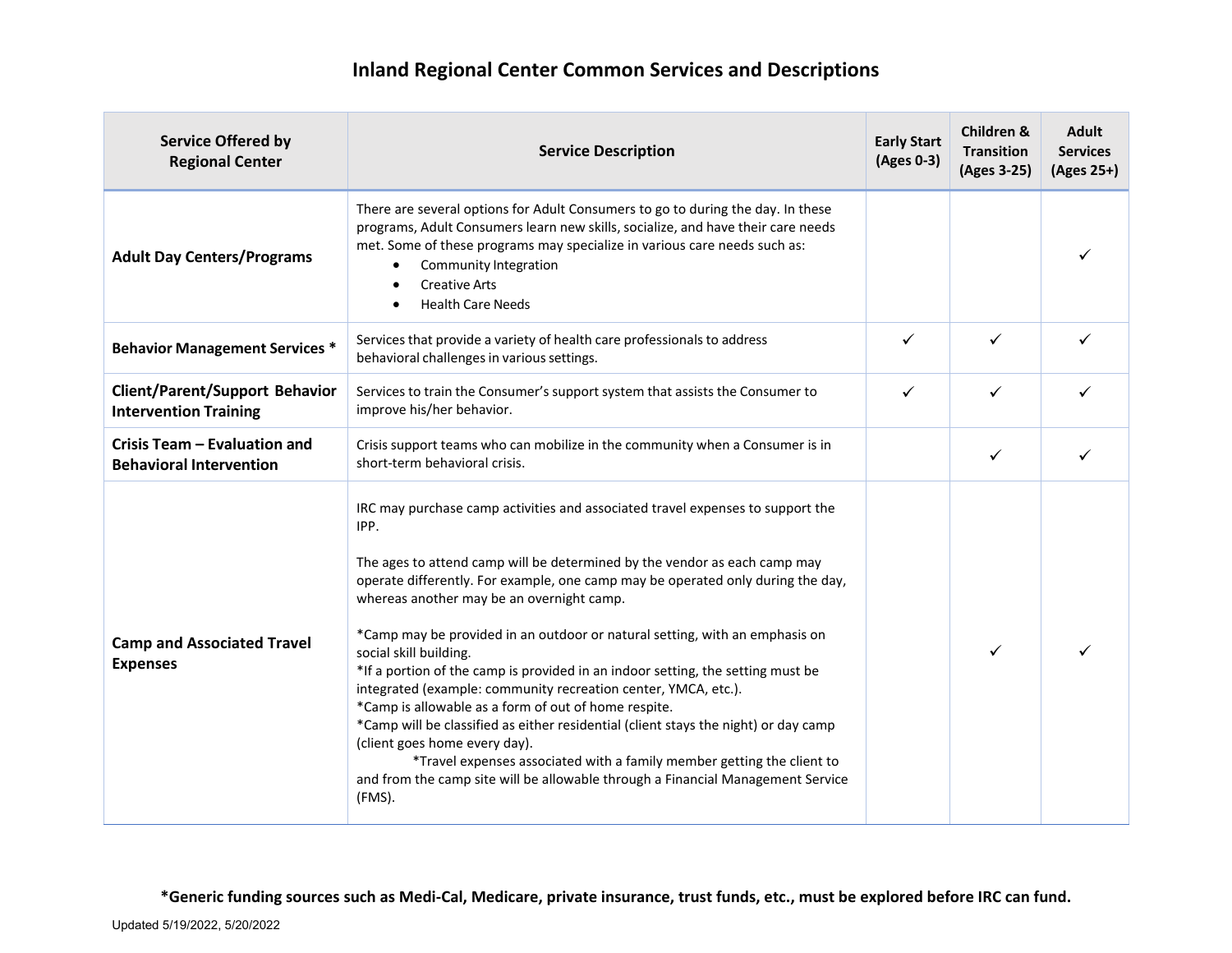| <b>Service Offered by</b><br><b>Regional Center</b> | <b>Service Description</b>                                                                                                                                                                                                                                                                                                                                                                                                                                                                                                                                                                                                                                                                                                                                                                                                  | <b>Early Start</b><br>(Ages 0-3) | <b>Children &amp;</b><br><b>Transition</b><br>(Ages 3-25) | <b>Adult</b><br><b>Services</b><br>(Ages 25+) |
|-----------------------------------------------------|-----------------------------------------------------------------------------------------------------------------------------------------------------------------------------------------------------------------------------------------------------------------------------------------------------------------------------------------------------------------------------------------------------------------------------------------------------------------------------------------------------------------------------------------------------------------------------------------------------------------------------------------------------------------------------------------------------------------------------------------------------------------------------------------------------------------------------|----------------------------------|-----------------------------------------------------------|-----------------------------------------------|
| Durable Medical Equipment <sup>*</sup>              | Special medical equipment and medical related supplies for Consumers' medical<br>care needs. These products may include the following:<br><b>Diapers</b><br>Eyewear and hearing supplies<br>Mobility equipment such as walkers and wheelchairs<br>$\bullet$<br>Nutritional supplies<br>$\bullet$<br>Orthotics and prosthetics<br>$\bullet$<br>Positioning and adaptive equipment                                                                                                                                                                                                                                                                                                                                                                                                                                            |                                  | ✓                                                         |                                               |
| <b>Early Start Therapeutic Services</b>             | Services focused on the therapeutic needs of children ages 0-3 years.                                                                                                                                                                                                                                                                                                                                                                                                                                                                                                                                                                                                                                                                                                                                                       | ✓                                |                                                           |                                               |
| <b>Educational Services</b>                         | Educational Services for children ages 3 to 17 may be funded when the need has<br>been identified in the IPP and the following conditions have been met:<br>*The service is not available through the educational system and/or school district.<br>*All generic resources have been exhausted.<br>*The service is not a typical parent responsibility for minor children.<br>*The client's need for extraordinary care, services, supports and supervision, and<br>the need for timely access to this care has been considered.<br>*Educational Advocacy may be accessed once the CSC has attempted to resolve<br>any grievances and/or disputes with the client's School District via the IEP process.<br>*The purpose of this service is to provide the client with the enhanced advocacy<br>with mediation and appeals. |                                  | ✓                                                         |                                               |
| <b>Employment Programs</b>                          | There are several services that focus in the areas of helping adult Consumers obtain<br>employment. There are various levels of supports to meet a Consumer's<br>employment needs. Some of the employment services may include the following:<br>Day programs that offer employment and training<br>Group-Focused Employment Services<br>Individualized Employment Services                                                                                                                                                                                                                                                                                                                                                                                                                                                 |                                  |                                                           |                                               |
| <b>Enhanced Service Coordination</b>                | Coordination of services at a 1 to 40 coordinator to consumer ratio for<br>consumers in underserved communities with low or no purchased services (POS).                                                                                                                                                                                                                                                                                                                                                                                                                                                                                                                                                                                                                                                                    |                                  |                                                           |                                               |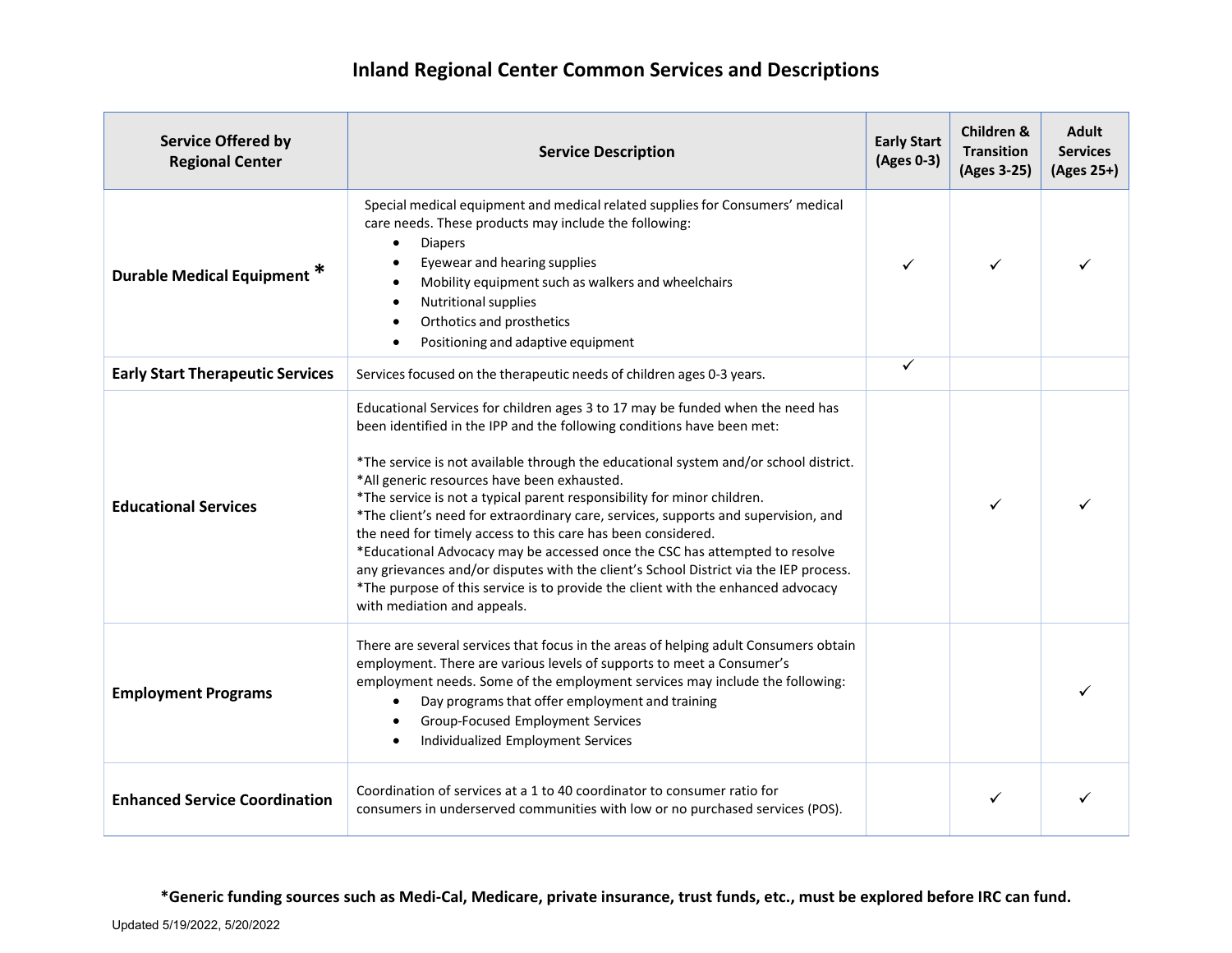| <b>Service Offered by</b><br><b>Regional Center</b> | <b>Service Description</b>                                                                                                                                                                                                 | <b>Early Start</b><br>(Ages 0-3) | <b>Children &amp;</b><br><b>Transition</b><br>(Ages 3-25) | <b>Adult</b><br><b>Services</b><br>(Ages 25+) |
|-----------------------------------------------------|----------------------------------------------------------------------------------------------------------------------------------------------------------------------------------------------------------------------------|----------------------------------|-----------------------------------------------------------|-----------------------------------------------|
| <b>Family Home Agency</b>                           | Certified family homes where Consumers reside. The family helps Consumers<br>with day-to-day care needs and includes them in family activities.                                                                            |                                  |                                                           |                                               |
| <b>Health Care Facilities</b>                       | Facilities that provide skilled nursing services and inpatient care to Consumers who<br>would not be able to live on their own or in a care home due to the severity of their<br>care needs.                               |                                  | ✓                                                         |                                               |
| <b>Housing Support Services</b>                     | Services may be provided to Consumers to assist them with living on their own.<br>Some of these services may include:<br><b>Accessibility Services</b><br>$\bullet$<br>Payee Services<br><b>Parenting Support Services</b> |                                  | ✓                                                         |                                               |
| <b>Increase Community Access</b>                    | Regional centers can help Consumers become independent by learning how to<br>drive or help with modifying vehicles to fit their needs. Some of these services may<br>include:<br><b>Vehicle Modification</b>               |                                  | ✓                                                         |                                               |
| <b>Independent Living Services</b>                  | Functional skills training for Adult Consumers to acquire or maintain skills to live<br>independently in his or her own home. Services may be provided in the home of<br>a parent, family member, or other person.         |                                  |                                                           |                                               |
| Infant Development Services <sup>*</sup>            | Services designed to aid in the developmental needs of children ages 0-3 years.                                                                                                                                            | ✓                                |                                                           |                                               |
| <b>Mobility Training</b>                            | Services to help Consumers learn to use public transportation in their community.<br>This can help increase independence in the community.                                                                                 |                                  |                                                           |                                               |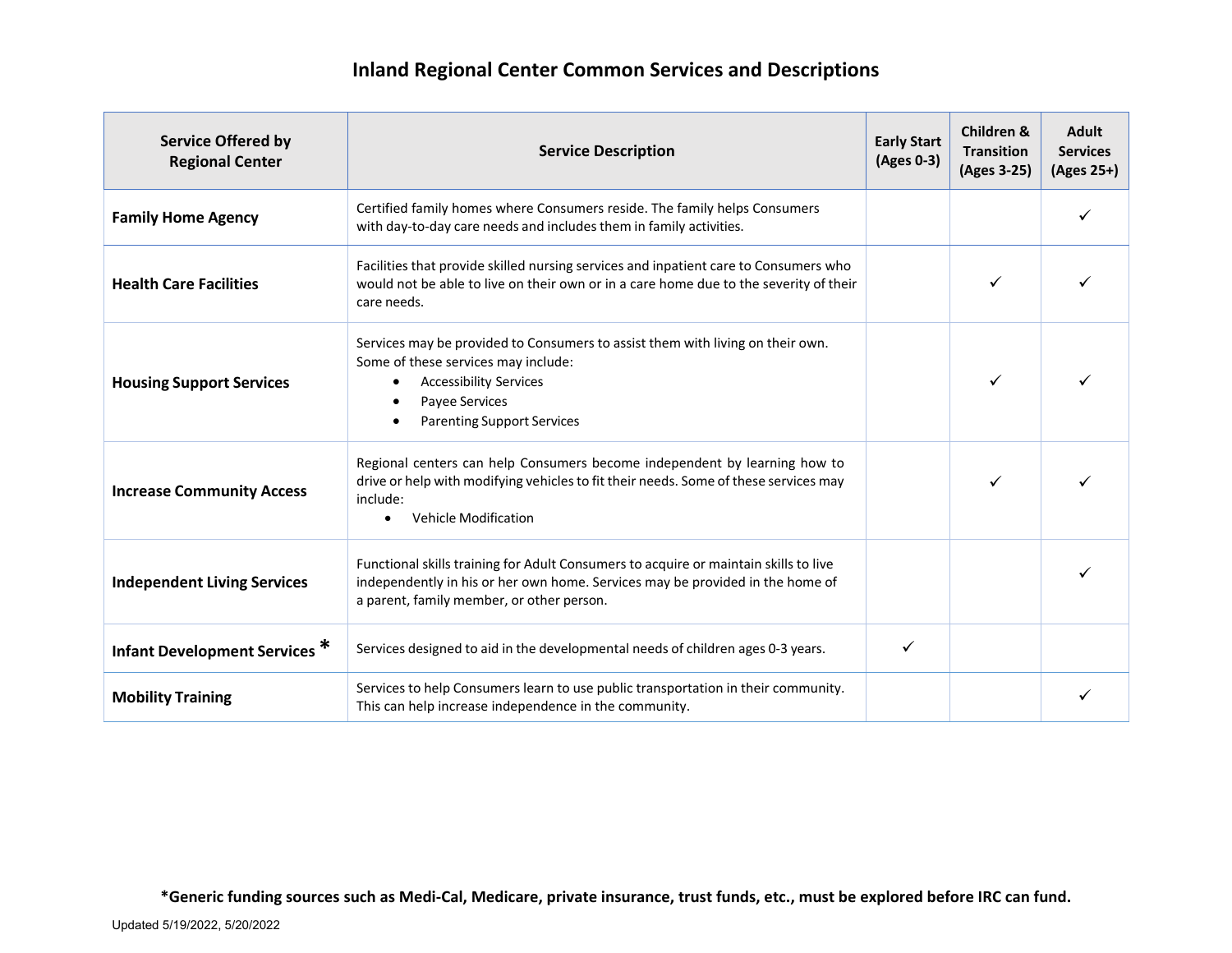## **Inland Regional Center Common Services and Descriptions**

| <b>Service Offered by</b><br><b>Regional Center</b> | <b>Service Description</b>                                                                                                                                                                                                                                                                                                                                                                                                                                                                                                                                                                                                                                            | <b>Early Start</b><br>(Ages 0-3) | Children &<br><b>Transition</b><br>(Ages 3-25) | <b>Adult</b><br><b>Services</b><br>(Ages 25+) |
|-----------------------------------------------------|-----------------------------------------------------------------------------------------------------------------------------------------------------------------------------------------------------------------------------------------------------------------------------------------------------------------------------------------------------------------------------------------------------------------------------------------------------------------------------------------------------------------------------------------------------------------------------------------------------------------------------------------------------------------------|----------------------------------|------------------------------------------------|-----------------------------------------------|
| <b>Non-Medical Therapies</b>                        | IRC may purchase specialized recreational therapies and training for clients and<br>their families to support the IPP.<br>*Programs must be designed to increase and improve a client's interpersonal and<br>social skill level.<br>*A vendor must be credentialed or licensed as required to practice in the field of<br>therapy offered, if applicable.<br>* Vendors should provide the service in an integrated community setting, as much<br>as possible.<br>*Examples of non-medical therapies can include but are not limited to:<br>Art<br>Dance<br>Music<br>Equestrian<br>Other programs and therapies that allow for interpersonal and social skill building |                                  | ✓                                              | ✓                                             |
| <b>Out-of-Home Respite Services</b>                 | Services that provide a break to the family or caregiver from the daily care<br>needs of a Consumer. This respite occurs outside of the family home.                                                                                                                                                                                                                                                                                                                                                                                                                                                                                                                  |                                  | ✓                                              |                                               |
| <b>Pharmaceutical Services *</b>                    | Services that allow regional centers to purchase medications for Consumers when<br>they are unable to access health care insurance.                                                                                                                                                                                                                                                                                                                                                                                                                                                                                                                                   |                                  | ✓                                              |                                               |
| <b>Residential Care Homes</b>                       | Care homes that provide a safe place for Consumers to live. They are licensed<br>homes that have 24-hour support staff. There are several different kinds of care<br>homes that support the unique needs of each Consumer. Some of these homes<br>may include:<br>Behavioral care needs<br>Children and Adult care homes<br>Elder care needs<br>Medical care needs<br>$\bullet$                                                                                                                                                                                                                                                                                       |                                  | ✓                                              | ✓                                             |
| <b>Respite Services - In-Home</b>                   | Services provided in the family home that enable a caregiver or family member<br>to take a break from the daily care needs of the Consumer. Services may be<br>provided by an adult family member, a friend, another person, or a respite<br>provider from a contracted service provider. Family, friend, or other person may<br>only provide services upon clearance of the hiring process.                                                                                                                                                                                                                                                                          |                                  | ✓                                              |                                               |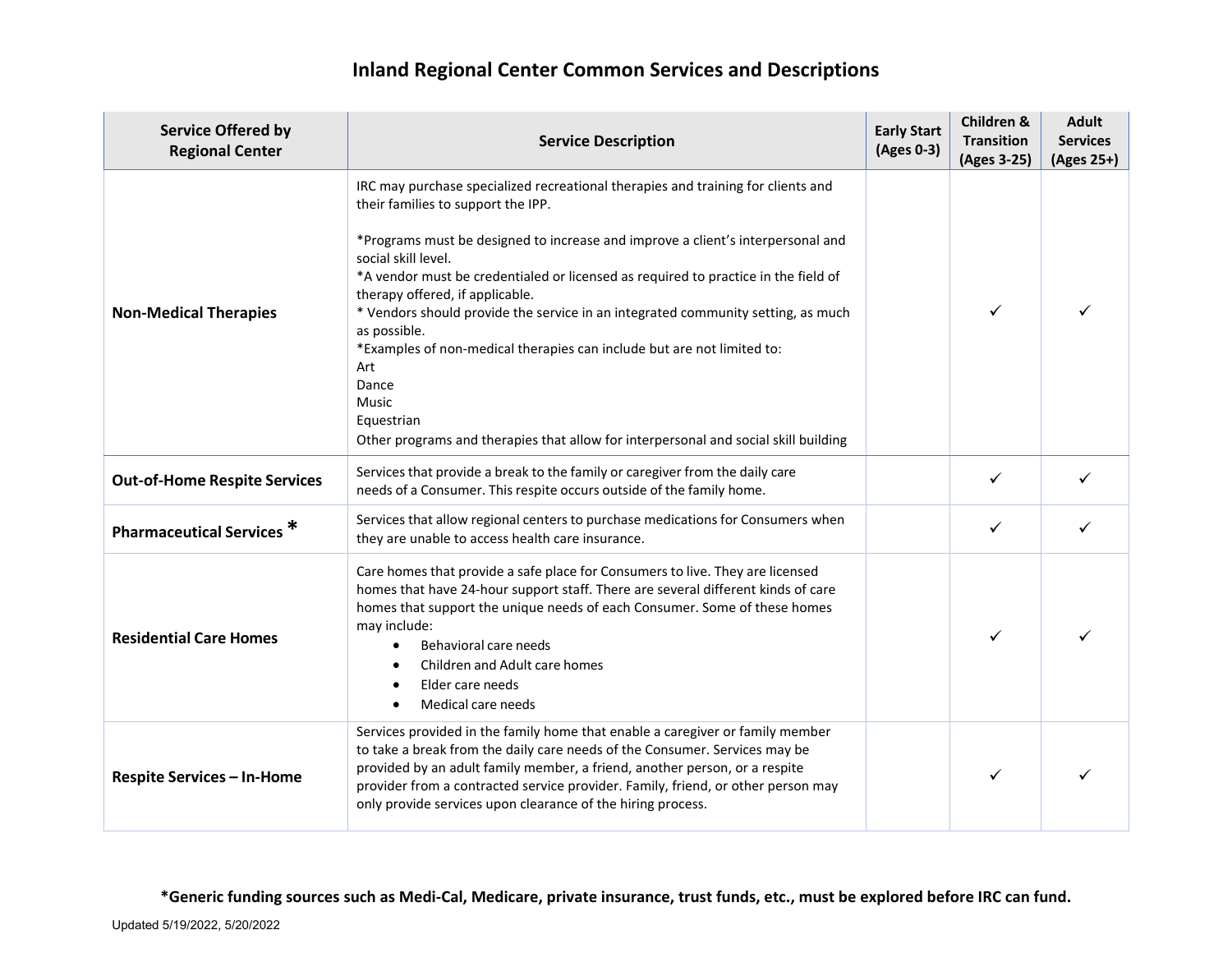## **Inland Regional Center Common Services and Descriptions**

| <b>Service Offered by</b><br><b>Regional Center</b> | <b>Service Description</b>                                                                                                                                                                                                                                                                                                                                                                                                                                                                                                                                                                                                                                                                                                                                | <b>Early Start</b><br>(Ages 0-3) | Children &<br><b>Transition</b><br>(Ages 3-25) | <b>Adult</b><br><b>Services</b><br>(Ages 25+) |
|-----------------------------------------------------|-----------------------------------------------------------------------------------------------------------------------------------------------------------------------------------------------------------------------------------------------------------------------------------------------------------------------------------------------------------------------------------------------------------------------------------------------------------------------------------------------------------------------------------------------------------------------------------------------------------------------------------------------------------------------------------------------------------------------------------------------------------|----------------------------------|------------------------------------------------|-----------------------------------------------|
| <b>Self-Determination</b>                           | Program options for child and adult Consumers that provide freedom, control,<br>and responsibility in choosing services and supports to help meet their needs.                                                                                                                                                                                                                                                                                                                                                                                                                                                                                                                                                                                            |                                  | ✓                                              |                                               |
| <b>Specialized Transportation</b>                   | Regional centers offer a variety of options to help Consumers access the<br>community when they are unable to do so on their own. Some of these options<br>may include:<br>Family member paid transportation<br>$\bullet$<br>Non-medical transportation<br>$\bullet$<br>Public transportation, such as a city bus                                                                                                                                                                                                                                                                                                                                                                                                                                         |                                  | ✓                                              |                                               |
| <b>Social Recreation</b>                            | Socialization Training Program is intended to provide socialization and recreational<br>opportunities to clients served by IRC with appropriate structured socialization and<br>recreational activities based on the client's needs, interests and goals identified in<br>the IPP for ages three and up once the client graduates Early Start.<br>*Socialization programs will provide in-the-moment coaching and facilitation to<br>promote inclusion and skill development.<br>*Activities should enhance and develop meaningful interpersonal relationships and<br>integration opportunities by accessing public recreation and leisure facilities.<br>*Socialization Training will not supplant services available from the local school<br>district. |                                  | ✓                                              |                                               |
| <b>Supplemental Program</b><br><b>Supports</b>      | Additional staff that are added to a Consumer's support system when they are in<br>crisis or need additional supports to continue using the services they are<br>receiving. These services are typically in place temporarily until the Consumer is<br>no longer in need. These supports may be used in the following areas:<br>Community<br>Day Program<br>Residential                                                                                                                                                                                                                                                                                                                                                                                   |                                  | ✓                                              |                                               |
| <b>Supported Living Services</b>                    | Services provided to Consumers who live on their own who may need up to 24-hour<br>support.                                                                                                                                                                                                                                                                                                                                                                                                                                                                                                                                                                                                                                                               |                                  |                                                |                                               |